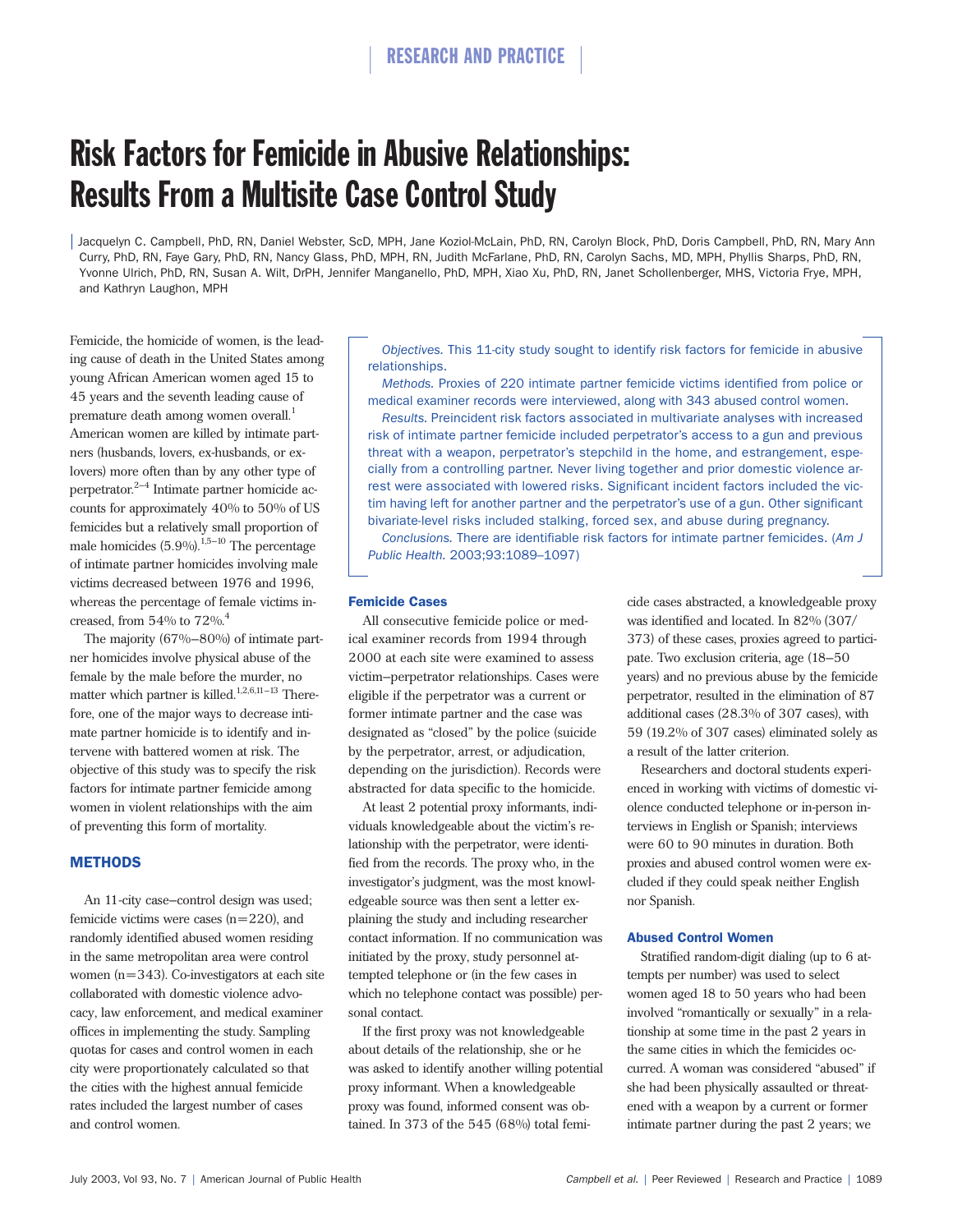identified episodes of abuse with a modified version of the Conflict Tactics Scale with stalking items added. $11,14$ 

English- and Spanish-speaking telephone interviewers employed by an experienced telephone survey firm completed sensitivity and safety protocol training.<sup>15</sup> A total of 4746 women met the age and relationship criteria and were read the consent statement. Among these women, 3637 (76.6%) agreed to participate, 356 (9.8%) of whom had been physically abused or threatened with a weapon by a current or recent intimate partner. Thirteen abused control women were excluded from the analysis because they reported that the injuries from their most severe incident of abuse were so severe that they thought they could have died.

#### Risk Factor Survey Instrument

The interview included previously tested instruments, such as the Danger Assessment,<sup>16,17</sup> and gathered information on demographic and relationship characteristics, including type, frequency, and severity of violence, psychological abuse, and harassment; alcohol and drug use; and weapon availability. The Danger Assessment had been translated to and validated in Spanish in earlier research; the remainder of the survey was translated and back-translated by our Spanish-speaking interviewers and by project staff in Houston, Los Angeles, and New York. A factor analysis of the risk items was used in constructing scales measuring partners' controlling and stalking behaviors. Each scale was internally consistent ( $\alpha$  = .83 and .75, respectively).

### Data Analysis

Logistic regression was used to estimate the independent associations between each of the hypothesized risk factors and the risk of intimate partner femicide. Because the importance of certain risk factors may not be detected when their effects are mediated by more proximal risk factors, we sequentially added blocks of conceptually similar explanatory variables along a risk factor continuum ranging from most distal (demographic characteristics of perpetrators and victims) to most proximal (e.g., weapon used in the femicide or most serious abuse incident). Variables not significantly associated with femi-

cide risk were dropped from subsequent models. Model coefficients were exponentiated so that they could be interpreted as adjusted odds ratios (ORs).

# RESULTS

Demographic, background, and relationship variables that differentiated case women from control women in bivariate analyses are presented in Tables 1 and 2. Table 3 displays findings from the series of logistic regression models. The strongest sociodemographic risk factor (model 1) for intimate partner femicide was the abuser's lack of employment (adjusted OR=5.09; 95% confidence interval  $[CI]=2.74$ , 9.45). Instances in which the abuser had a college education (vs a high school education) were protective against femicide (adjusted  $OR = 0.31$ ; 95%  $CI = 0.12$ , 0.80), as were instances in which the abuser had a college degree and was unemployed but looking for work. Race/ethnicity of abusers and victims was not independently associated with intimate partner femicide risk after control for other demographic factors.

When additional individual-level risk factors for homicide were added to the model (model 2), both abuser's access to a firearm (adjusted OR=7.59; 95% CI=3.85, 14.99) and abuser's use of illicit drugs (adjusted OR=4.76; 95% CI=2.19, 10.34) were strongly associated with intimate partner femicide, although the abuser's excessive use of alcohol was not. Although the abuser's access to a firearm increased femicide risk, victims' risk of being killed by their intimate partner was lower when they lived apart from the abuser and had sole access to a firearm (adjusted OR=0.22). Neither alcohol abuse nor drug use by the victim was independently associated with her risk of being killed.

Relationship variables were added in model 3. Never having lived with the abusive partner significantly lowered women's risk of femicide (OR=0.39; 95% CI=0.16, 0.97). Having been separated from an abusive partner after living together was associated with a higher risk of femicide (adjusted OR=3.64;  $95\%$  CI=1.71, 7.78), as was having ever left or having asked the partner to leave (adjusted OR=3.19; 95% CI=1.70, 6.02). Having a child living in the home who was not the abusive partner's biological child more than doubled the risk of femicide (adjusted OR=2.23;  $95\%$  CI=1.13, 4.39). Addition of the relationship variables resulted in victims' sole access to a firearm no longer being statistically significant and substantially reduced the effects of abuser's drug use.

Variables related to abusive partners' controlling behaviors and verbal aggression were added in model 4. The effects of a highly controlling abuser were modified by whether the abuser and victim separated after living together. The risk of intimate partner femicide was increased 9-fold by the combination of a highly controlling abuser and the couple's separation after living together (adjusted OR=8.98; 95% CI=3.25, 24.83). Femicide risk was increased to a lesser degree when the abuser was highly controlling but the couple had not separated (adjusted OR=2.90;  $95\%$  CI=1.41, 5.97) and when the couple had separated after living together but the abuser was not highly controlling (adjusted OR=3.10; 95% CI=1.20, 8.05).

Threatening behaviors and stalking were added in model 5. Abusers' previous threats with a weapon (adjusted OR=4.08; 95%  $CI=1.91, 8.72$ ) and threats to kill (adjusted OR=2.60; 95% CI=1.24, 5.42) were associated with substantially higher risks for femicide. After control for threatening behaviors, there were no significant independent effects of abusers' drug use  $(OR=1.64; 95\% \text{ CI} =$ 0.88, 3.04). The effects of high control with separation (adjusted OR=4.07; 95% CI= 1.33, 12.4) and access to guns (adjusted OR=5.44; 95% CI=2.89, 10.22), although substantially reduced, remained strong.

Stalking and threats to harm children and other family members were not independently associated with intimate partner femicide risk after variables had been entered in the first models. When variables related to previous physical abuse were included in model 6, previous arrest of the abuser for domestic violence was associated with a decreased risk of intimate partner femicide (adjusted OR=0.34; 95% CI=0.16, 0.73). The association between abusers' use of forced sex on victims and increased intimate partner femicide risks approached statistical significance (adjusted OR=1.87;  $95\%$  CI=0.97, 3.63; *P*<.07).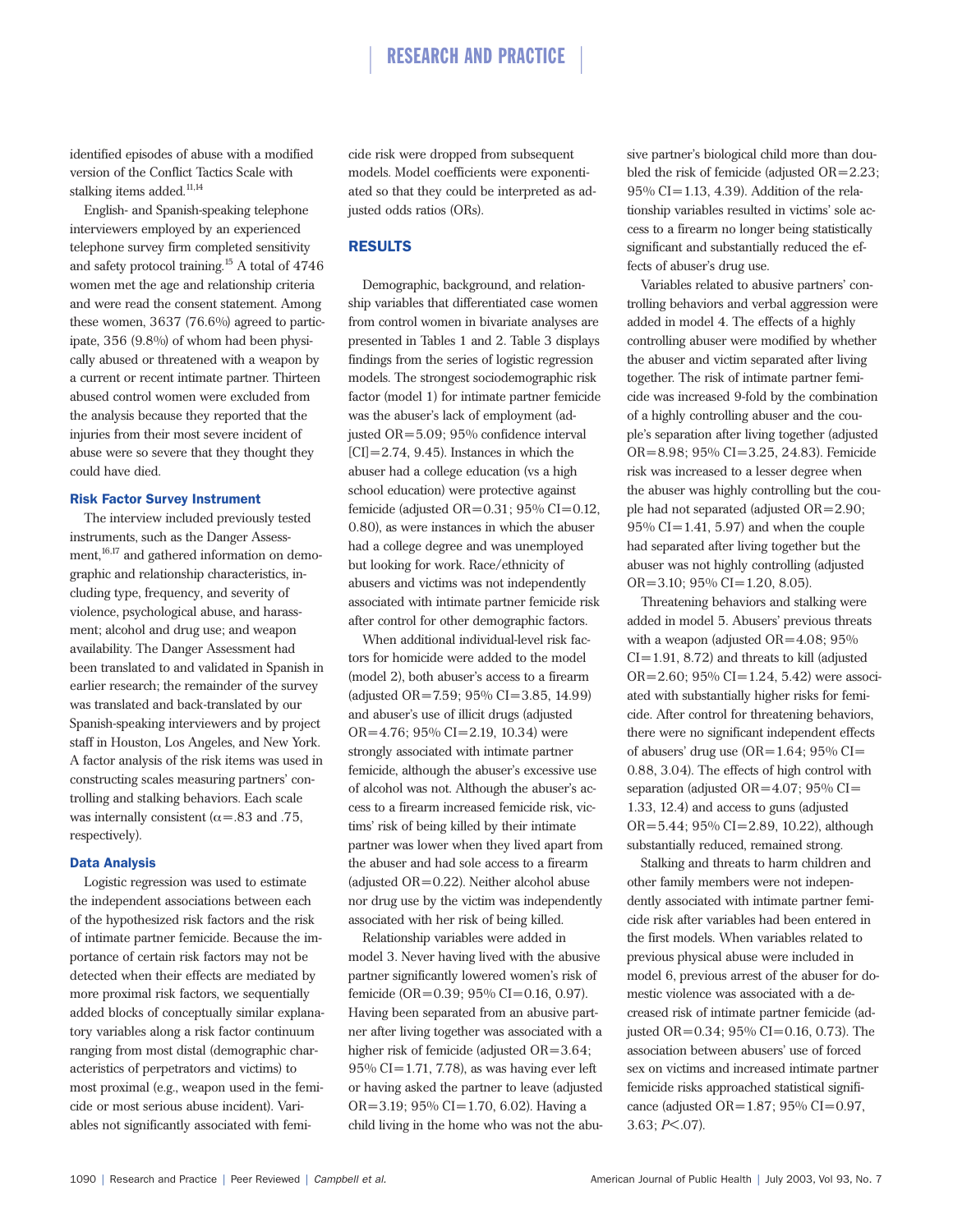## **TABLE 1—Sociodemographic Characteristics of Victims and Perpetrators and General Risk Factors for Homicide, by Group**

|                                           | Victims                                          |                                          |        | Perpetrators                                     |                       |         |  |
|-------------------------------------------|--------------------------------------------------|------------------------------------------|--------|--------------------------------------------------|-----------------------|---------|--|
|                                           | Nonfatal<br><b>Physical Abuse</b><br>$(n = 343)$ | Homicide<br>$(n = 220)$                  | Ρ      | Nonfatal<br><b>Physical Abuse</b><br>$(n = 343)$ | Homicide<br>(n = 220) | P       |  |
|                                           |                                                  | Sociodemographic variables               |        |                                                  |                       |         |  |
| Age, y, mean $\pm$ SD                     | $30.1 \pm 8.6$                                   | $31.4 \pm 7.7$                           | .081   | $31.2 \pm 9.2$                                   | $34.2 \pm 8.7$        | < 0.001 |  |
| Don't know/refused/missing                | 0                                                | $\mathbf 0$                              |        | 4                                                | 22                    |         |  |
| Race/ethnicity, No. (%)                   |                                                  |                                          | < .001 |                                                  |                       | < .001  |  |
| Black/African American                    | 70 (20.6)                                        | 104 (47.3)                               |        | 83 (24.3)                                        | 107 (48.9)            |         |  |
| White                                     | 157 (46.3)                                       | 53 (24.1)                                |        | 153 (44.7)                                       | 49 (22.4)             |         |  |
| Latino/Hispanic                           | 82 (24.2)                                        | 53 (24.1)                                |        | 80 (23.4)                                        | 58 (26.5)             |         |  |
| <b>Other</b>                              | 30(8.9)                                          | 10 (4.5)                                 |        | 26 (7.6)                                         | 5(2.3)                |         |  |
| Don't know/refused/missing                | 4                                                | $\mathbf{0}$                             |        | $\mathbf 1$                                      | 1                     |         |  |
| Education, No. (%)                        |                                                  |                                          | < .001 |                                                  |                       | < 0.001 |  |
| Less than high school                     | 61 (17.9)                                        | 71 (33.2)                                |        | 92 (28.0)                                        | 70 (48.9)             |         |  |
| High school                               | 73 (21.5)                                        | 59 (27.5)                                |        | 91 (27.7)                                        | 47 (32.9)             |         |  |
| Some college/trade school                 | 109 (32.1)                                       | 68 (31.8)                                |        | 58 (17.7)                                        | 17 (11.9)             |         |  |
| College/trade school                      | 97 (28.5)                                        | 16 (7.5)                                 |        | 87 (26.5)                                        | 9(6.3)                |         |  |
| Don't know/refused/missing                | 3                                                | 6                                        |        | 15                                               | 77                    |         |  |
| Employment, No. (%)                       |                                                  |                                          | < .001 |                                                  |                       | < 0.01  |  |
| Full-time                                 | 179 (52.2)                                       | 114 (51.8)                               |        | 229 (68.2)                                       | 84 (39.6)             |         |  |
| Part-time                                 | 70 (20.4)                                        | 31(14.1)                                 |        | 39 (11.6)                                        | 20 (9.5)              |         |  |
| Unemployed, seeking job                   | 40 (11.7)                                        | 12 (5.5)                                 |        | 25 (7.4)                                         | 13 (6.1)              |         |  |
| Unemployed, not seeking job               | 54 (15.7)                                        | 63 (28.6)                                |        | 43 (12.8)                                        | 95 (44.8)             |         |  |
| Don't know/refused/missing                | 0                                                | $\mathbf 0$                              |        | $\overline{7}$                                   | 8                     |         |  |
| Income (annual household), \$,<br>No. (%) |                                                  |                                          | .005   |                                                  |                       |         |  |
| Less than 10000                           | 67 (21.7)                                        | 25 (18.8)                                |        |                                                  |                       |         |  |
| 10000-19999                               | 49 (15.9)                                        | 32 (24.1)                                |        |                                                  |                       |         |  |
| 20 000-29 999                             | 43 (13.9)                                        | 20(15.0)                                 |        |                                                  |                       |         |  |
| 30 000-39 999                             | 41 (13.3)                                        | 29 (21.8)                                |        |                                                  |                       |         |  |
| 40 000 or more                            | 109 (35.3)                                       | 27 (20.3)                                |        |                                                  |                       |         |  |
| Don't know/refused/missing                | 34                                               | 87                                       |        |                                                  |                       |         |  |
|                                           |                                                  | General violence/homicide risk variables |        |                                                  |                       |         |  |
| Threatened/attempted suicide              |                                                  |                                          | .091   |                                                  |                       | .149    |  |
| Yes                                       | 33(9.6)                                          | 12(5.6)                                  |        | 68 (20.1)                                        | 45 (25.0)             |         |  |
| Don't know/refused/missing                | 0                                                | 6                                        |        | 4                                                | 40                    |         |  |
| Problem alcohol drinker, No. (%)          |                                                  |                                          | < .001 |                                                  |                       | < .001  |  |
| Yes                                       | 27(7.9)                                          | 36 (19.1)                                |        | 106 (30.9)                                       | 105 (52.0)            |         |  |
| Don't know/refused/missing                | 0                                                | 32                                       |        | 0                                                | 18                    |         |  |
| Illicit drug use, No. (%)                 |                                                  |                                          | .002   |                                                  |                       | < .001  |  |
| Yes                                       | 49 (14.3)                                        | 48 (25.3)                                |        | 101 (30.4)                                       | 123 (65.4)            |         |  |
| Don't know/refused/missing                | $\mathbf 1$                                      | 30                                       |        | 11                                               | 32                    |         |  |
| Access to a firearm, <sup>a</sup> No. (%) |                                                  |                                          | .996   |                                                  |                       | < .001  |  |
| Yes                                       | 17(5.0)                                          | 10(5.0)                                  |        | 82 (23.9)                                        | 143(65.0)             |         |  |
|                                           |                                                  |                                          |        |                                                  |                       |         |  |

Incident-level variables were added in model 7. Abuser's use of a gun in the worst incident of abuse was associated with a 41 fold increase in risk of femicide after control for other risk factors, this effect apparently mediating the effects of abuser's access to a gun, which was no longer significant. However, previous threats with a weapon continued to be associated with increased femicide risks (OR= $4.41$ ; 95% CI= $1.76$ , 11.06).

When the worst incident of abuse was triggered by the victim's having left the abuser for another partner or by the abuser's jealousy, there was a nearly 5-fold increase in femicide risk (adjusted  $OR=4.91$ ;  $95\%$  $CI=2.42$ , 9.96). When the incident was triggered by the victim's having left the abuser for any other reason, femicide risks were also significantly increased (adjusted OR= 4.04; 95% CI=1.80, 9.06). These incidentlevel effects appear to mediate those related to highly controlling abusers and separation after cohabitation.

Each of the models included in Table 3 demonstrated an adequate fit according to Hosmer–Lemeshow<sup>18</sup> goodness-of-fit tests. Model 6 correctly predicted the case status of 73% of the cases and 93% of the control women. Model 7 correctly predicted the case status of 81% of the cases and 95% of the control women.

## **DISCUSSION**

Seventy-nine percent (220/279) of the femicide victims aged 18 to 50 years and 70% of the 307 total femicide cases were physically abused before their deaths by the same intimate partner who killed them, in comparison with 10% of the pool of eligible control women. Thus, our first premise, that physical violence against the victim is the primary risk factor for intimate partner femicide, was upheld. The purpose of this study, however, was to determine the risk factors that, over and above previous intimate partner violence, are associated with femicide within a sample of battered women. Our analysis demonstrated that a combination of the most commonly identified risk factors for homicide, in conjunction with characteristics specific to violent intimate relationships, predicted intimate partner femicide risks.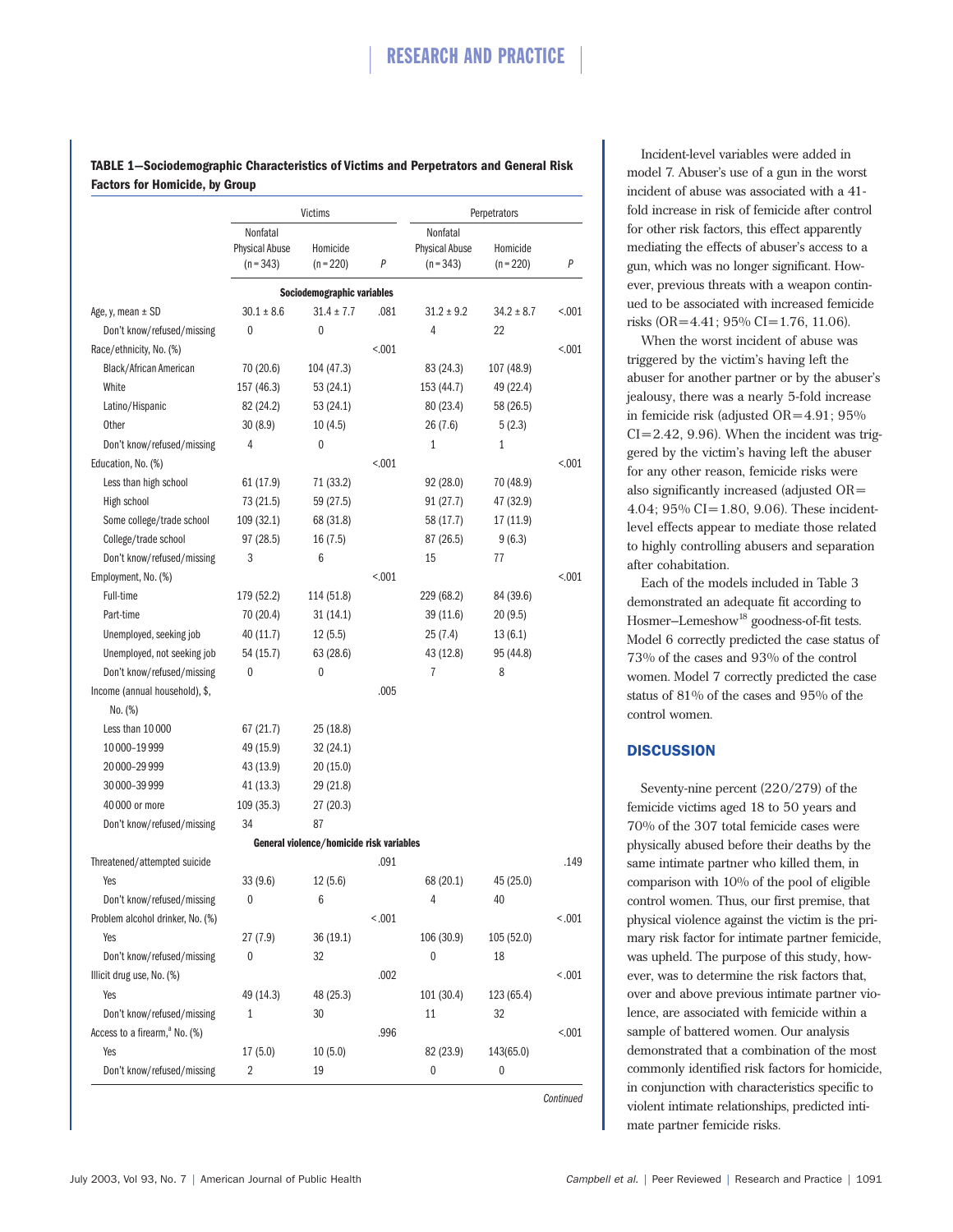#### **TABLE 1—***Continued*

| Arrest for violent crime, No. (%) |          |           | < 0.01 |
|-----------------------------------|----------|-----------|--------|
| Yes                               | 38(11.5) | 43 (21.8) |        |
| Don't know/refused/missing        | 12       | 23        |        |

*Note.* The referent time periods for all risk variables were the year previous to the most abusive event for abused control women and the year previous to the femicide for femicide victims.

<sup>a</sup>For abused women, gun access was defined as a woman's sole access to a firearm on the basis of her living apart from her partner and reporting having a gun in the home; gun access for partner was based on reports of his personal ownership of a firearm or living in a household with a firearm.

The model-building strategy we used allowed for consideration of different levels of prevention and the degree to which intimate partner femicides could be prevented by strategies directed at risk factors for homicide in general. For example, our analysis and those of others suggest that increasing employment opportunities, preventing substance abuse, and restricting abusers' access to guns can potentially reduce both overall rates of homicide and rates of intimate partner femicide.

In comparing our femicide perpetrators with other abusive men, we found that unemployment was the most important demographic risk factor for acts of intimate partner femicide. In fact, abuser's lack of employment was the only demographic risk factor that significantly predicted femicide risks after we controlled for a comprehensive list of more proximate risk factors, increasing risks 4-fold relative to the case of employed abusers (model 6). Unemployment appears to underlie increased risks often attributed to race/ ethnicity, as has been found and reported in other analyses related to violence.<sup>19,20</sup>

The present results revealed that traits of perpetrators thought to be characteristic of violent criminals in general $^{21}$  tended to be no more characteristic of femicide perpetrators than of other batterers. For instance, in contrast to results of previous research comparing abusers and nonabusers, $^{22}$  our regression analyses showed that arrests for other crimes did not differentiate femicide perpetrators from perpetrators of intimate partner violence. After controlling for other risk factors, prior arrest for domestic violence actually decreased the risk for femicide, suggesting that arrest of abusers protects against future intimate partner femicide risks. Perpetrator drug abuse significantly increased the risk of inti-

mate partner femicide, but only before the effects of previous threats and abuse were added. Drug abuse, therefore, was associated with patterns of intimate partner abuse that increase femicide risks.

Our iterative model-building strategy also allowed us to observe whether the effects of more proximate risk factors mediate the effects of more distal factors in a manner consistent with theory. For example, the 8-fold increase in intimate partner femicide risk associated with abusers' access to firearms attenuated to a 5-fold increase when characteristics of the abuse were considered, including previous threats with a weapon on the part of the abuser. This suggests that abusers who possess guns tend to inflict the most severe abuse.

However, consistent with other research,<sup>3,23,15,24,25</sup> gun availability still had substantial independent effects that increased homicide risks. As expected, these effects were due to gun-owning abusers' much greater likelihood of using a gun in the worst incident of abuse, in some cases, the actual femicide. The substantial increase in lethality associated with using a firearm was consistent with the findings of other research assessing weapon lethality. A victim's access to a gun could plausibly reduce her risk of being killed, at least if she does not live with the abuser. A small percentage (5%) of both case and control women lived apart from the abuser and owned a gun, however, and there was no clear evidence of protective effects.

Previous arrests for domestic violence was protective against intimate partner femicide in both of the final models. In most of the cities where data were collected, there is a coordinated community response to domestic violence. Under optimal conditions, such

responses include adequate and swift adjudication, close supervision of parole outcomes through periodic court reviews or specialized probation programs, ongoing risk management for arrested perpetrators and ongoing safety planning for victims, and close supervision involving sanctions for batterers who drop out of mandated intervention programs.<sup>26</sup> Under these kinds of conditions, arrest can indeed be protective against domestic violence escalating to lethality.

Two relationship variables remained significant throughout the models. Consistent with earlier research,<sup>27,28</sup> instances in which a child of the victim by a previous partner was living in the home increased the risk of intimate partner femicide. Situations in which the victim and abuser had never lived together were protective, validating safety advice that battered women have offered to other battered women in interview studies.<sup>29</sup> Women who separated from their abusive partners after cohabitation experienced increased risk of femicide, particularly when the abuser was highly controlling. Other studies have revealed the same risks posed by estrangement, $30,31$  but ours further explicates the findings by identifying highly controlling male partners as presenting the most danger in this situation. At the incident level, we found that batterers were significantly more likely to perpetrate homicide if their partner was leaving them for a different partner.

The bivariate analysis supported earlier evidence that certain characteristics of intimate partner violence are associated with intimate partner femicide, including stalking, strangulation, forced sex, abuse during pregnancy, a pattern of escalating severity and frequency of physical violence, perpetrator suicidality, perception of danger on the part of the victim, and child abuse.<sup>15,16,20,32-37</sup> However, these risk factors, with the exception of forced sex, were not associated with intimate partner femicide risk in the multivariate analysis. Many of these characteristics of abuse are associated with previous threats with a weapon and previous threats to kill the victim, factors that more closely predict intimate partner femicide risks.

This investigation is one of the few studies of intimate partner femicide to include a control population and, to our knowledge,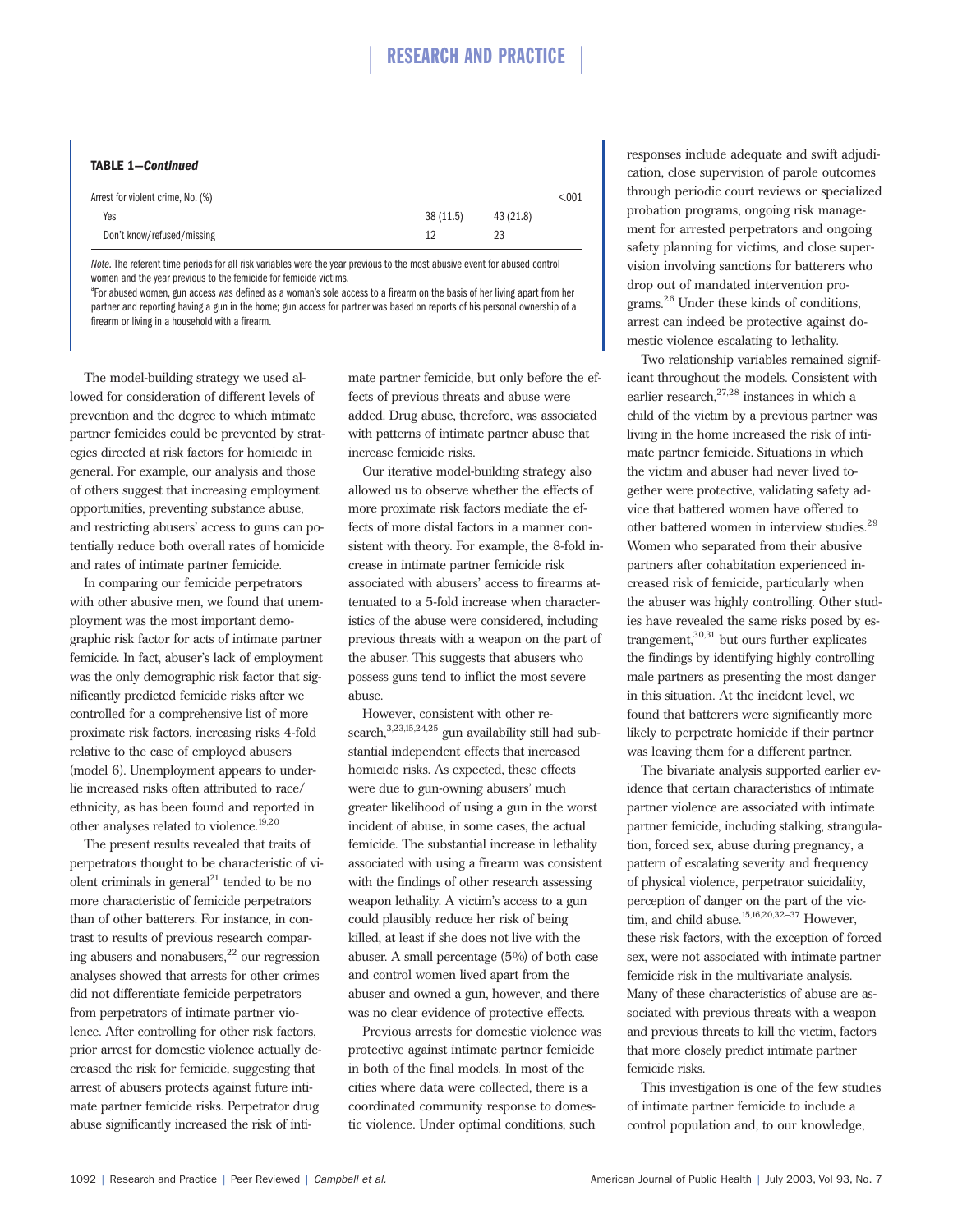### **TABLE 2—Relationship Dynamics, Threatening Behavior, and Abuse Characteristics**

|                                                             | <b>Abused Control</b><br>Women $(n = 343)$    | <b>Homicide Victims</b><br>$(n = 220)$ | P       |
|-------------------------------------------------------------|-----------------------------------------------|----------------------------------------|---------|
|                                                             | <b>Relationship variables</b>                 |                                        |         |
| Age difference, y, mean $\pm$ SD                            | $1.1 \pm 5.7$                                 | $2.9 \pm 6.4$                          | .001    |
| Length of relationship, No. (%)                             |                                               |                                        | .023    |
| 1 month or less                                             | 5(1.5)                                        | 0                                      |         |
| 1 month to 1 year                                           | 94 (27.5)                                     | 44 (20.0)                              |         |
| 1 or more years                                             | 243 (71.0)                                    | 176 (80.0)                             |         |
| Don't know/refused/missing                                  | 1                                             | 0                                      |         |
| Relationship partner, No. (%)                               |                                               |                                        | .005    |
| Husband                                                     | 101 (29.7)                                    | 85 (39.0)                              |         |
| Boyfriend                                                   | 86 (25.3)                                     | 65 (29.8)                              |         |
| Ex-husband                                                  | 36 (10.6)                                     | 20(9.2)                                |         |
| Ex-boyfriend                                                | 117 (34.4)                                    | 48 (22.0)                              |         |
| Don't know/refused/missing                                  | 3                                             | 2                                      |         |
| Separated, No. (%)                                          |                                               |                                        | < 0.001 |
| Yes                                                         | 117 (34.9)                                    | 101 (55.2)                             |         |
| Don't know/refused/missing                                  | 8                                             | 37                                     |         |
| Cohabitation, No. (%)                                       |                                               |                                        | < 0.001 |
| Yes                                                         | 174 (50.7)                                    | 81 (45.0)                              |         |
| In the past year, but not currently                         | 39 (11.4)                                     | 68 (37.8)                              |         |
| Previously, but not in the past year                        | 11(3.2)                                       | 11(6.1)                                |         |
| Never                                                       | 118 (34.7)                                    | 20 (11.1)                              |         |
| Don't know/refused/missing                                  | $\mathbf{1}$                                  | 40                                     |         |
| Biological child(ren) of victim and partner living in the   |                                               |                                        |         |
| household, No. (%)                                          |                                               |                                        | .034    |
| Yes                                                         | 98 (28.6)                                     | 73 (37.4)                              |         |
| Don't know/refused/missing                                  | $\mathbf{0}$                                  | 25                                     |         |
| Biological child(ren) of victim, and not of partner, living |                                               |                                        |         |
| in the household, No. (%)                                   |                                               |                                        | < .001  |
| Yes                                                         | 60 (17.5)                                     | 82 (38.7)                              |         |
| Don't know/refused/missing                                  | $\mathbf{0}$                                  | 8                                      |         |
|                                                             | <b>Relationship abuse dynamics</b>            |                                        |         |
| Partner controlling behaviors (score > 3), No. (%)          |                                               |                                        | < .001  |
| Yes                                                         | 84 (24.5)                                     | 145 (65.9)                             |         |
| Partner called victim names to put her down, No. (%)        |                                               |                                        | < 0.001 |
| Yes                                                         |                                               | 151 (77.8)                             |         |
|                                                             | 164 (47.8)                                    |                                        |         |
| Don't know/refused/missing                                  | 0<br>General violence/homicide risk variables | 26                                     |         |
|                                                             |                                               |                                        |         |
| Partner violent outside home, No. (%)                       |                                               |                                        | < .001  |
| Yes                                                         | 116 (35.5)                                    | 102 (55.7)                             |         |
| Don't know/refused/missing                                  | 16                                            | 37                                     |         |
| Partner threatened to kill woman, No. (%)                   |                                               |                                        | < 0.001 |
| Yes                                                         | 50 (14.6)                                     | 142 (73.6)                             |         |
| Don't know/refused/missing                                  | 1                                             | 27                                     |         |
| Partner threatened to kill family, No. (%)                  |                                               |                                        | < 0.001 |
| Yes                                                         | 26 (7.6)                                      | 72 (33.8)                              |         |
| Don't know/refused/missing                                  | $\boldsymbol{0}$                              | 7                                      |         |

the first to examine the connection between relationship variables and specific demographic characteristics of victims and perpetrators. Perhaps the most important limitation of the study is its necessary reliance on proxy respondents for data regarding hypothesized risk factors for intimate partner femicide cases. Because we obtained data from control women directly, rather than from a proxy, observed differences between case and control women may have been wholly or partly attributable to differences in accuracy of reporting between victims and their proxies. To examine this issue, we conducted a small pilot study comparing responses of victims of attempted femicide and responses of their proxy respondents and found good agreement between summed Danger Assessment scores from the 2 sources of information. Furthermore, there was no clear tendency for proxies to underreport or overreport victims' exposure to specific risk factors relative to the selfreports of victims themselves.<sup>35</sup>

It is also possible that some of the women who were excluded from this analysis because of no record of previous physical violence were in fact being abused, unknown to the proxy. However, we found fairly good correspondence with police records of previous domestic violence, and, if anything, we found more knowledge of previous physical abuse among proxies than among police. A related limitation is the relatively large proportion of "don't know" responses from proxies regarding certain hypothesized risk factors of a more personal nature (e.g., forced sex). Our decision to treat these "don't know" responses as representing absence of the "exposure" produced conservative biases in our estimates of relationships with intimate partner femicide risks. Therefore, we may have inappropriately failed to reject the null hypothesis in the case of some of these variables with large amounts of missing data and near-significant associations with intimate partner femicide risk.

Another limitation was that we excluded women who did not reside in large urban areas (other than Wichita, Kan) and control group women who did not have telephones. We also failed to keep records of exactly which proxy interviews (estimated to be less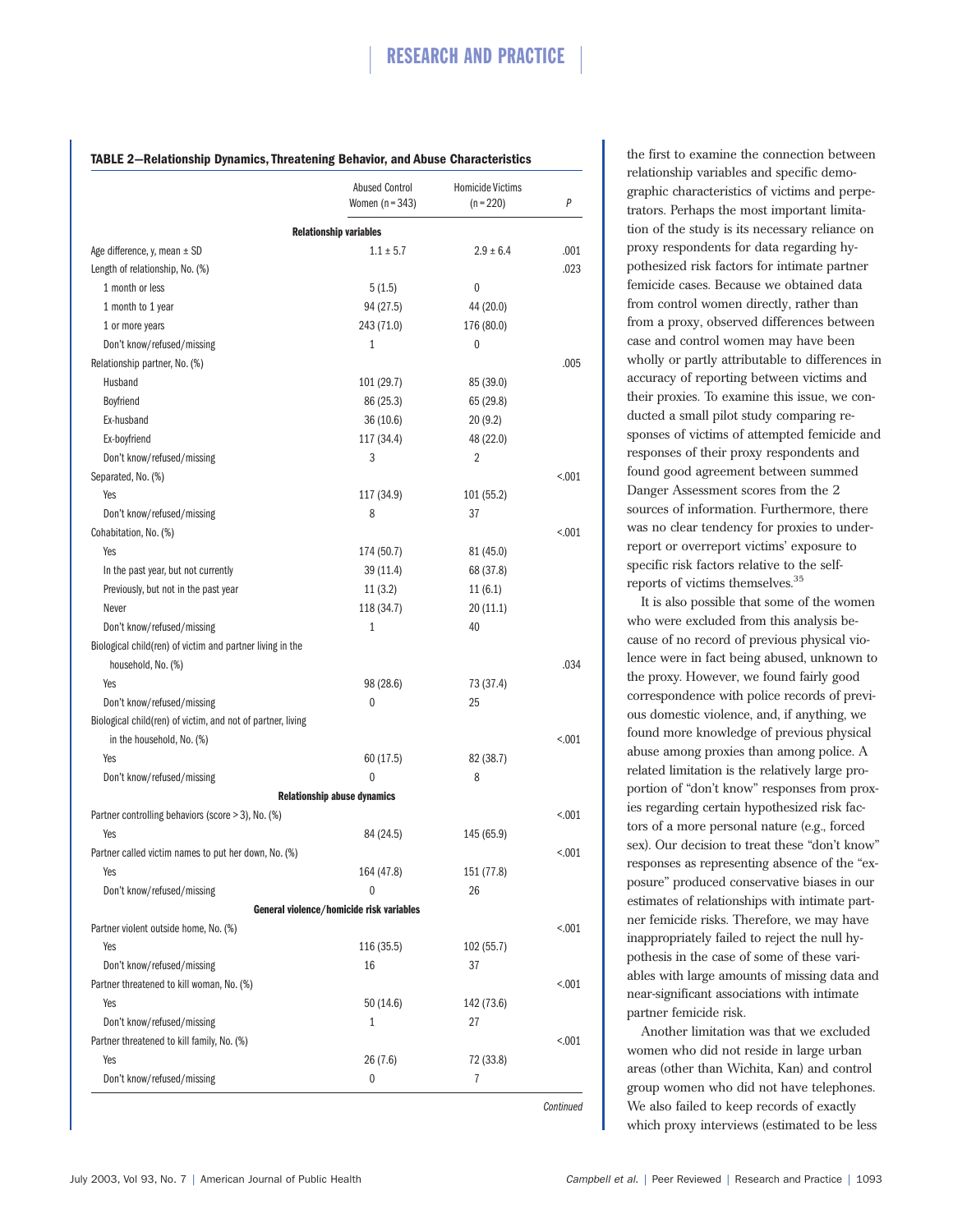### **TABLE 2—***Continued*

| Yes<br>16(4.7)<br>110 (55.3)<br>0<br>21<br>Don't know/refused/missing<br>Partner threatened to harm children, No. (%)<br>< 0.001<br>4(1.2)<br>Yes<br>36(18.5)<br>7<br>Don't know/refused/missing<br>25<br>Stalking behavior (score > 3), No. (%)<br>< 0.001<br>47 (21.4)<br>Yes<br>21 (6.1)<br>$\mathbf{0}$<br>0<br>Don't know/refused/missing<br><b>Characteristics of physical violence</b><br>< 0.001<br>Increase in frequency, No. (%)<br>88 (25.7)<br>Yes<br>109 (59.9)<br>5<br>Don't know/refused/missing<br>38<br>Increase in severity, No. (%)<br>< 0.01<br>Yes<br>70 (20.4)<br>105 (64.4)<br>Don't know/refused/missing<br>5<br>57<br>Partner tried to choke (strangle) woman, No. (%)<br>< 0.01<br>Yes<br>34 (9.9)<br>84 (56.4)<br>Don't know/refused/missing<br>1<br>71<br>Forced sex, No. (%)<br>< 0.01<br>51 (14.9)<br>Yes<br>84 (57.1)<br>Don't know/refused/missing<br>1<br>73<br>< .001<br>Abused during pregnancy (ever), No. (%)<br>Yes<br>24 (7.0)<br>49 (25.8)<br>No or never been pregnant<br>319 (93.0)<br>141 (74.2)<br>0<br>Don't know/refused/missing<br>30<br>.003<br>Partner arrest previously for domestic violence, No. (%)<br>Yes<br>46 (13.9)<br>50 (25.6%)<br>Don't know/refused/missing<br>12<br>25<br><b>Incident-level variables</b><br>< .001<br>Gun used, No. (%)<br>Yes<br>3(0.9)<br>84 (38.2)<br>< .001<br>Partner used alcohol or drugs, No. (%)<br>Yes<br>123 (34.6)<br>133 (60.5)<br>< .001<br>Victim used alcohol or drugs, No. (%)<br>Yes<br>44 (12.4)<br>53 (24.1)<br>Order of protection, No. (%)<br>< 0.001<br>Yes<br>16 (4.7)<br>54 (24.5)<br>Trigger: jealousy, No. (%)<br>< 0.01<br>Yes<br>52(17.1)<br>85 (38.6)<br>No or don't know<br>291 (82.9)<br>135 (61.4)<br>Trigger: woman leaving, No. (%)<br>< 0.01<br>Yes<br>32(10.5)<br>72 (32.7)<br>No or don't know<br>148 (67.3)<br>311 (89.5)<br>Trigger: woman has new relationship, No. (%)<br>< 0.01 | Partner threatened woman with a weapon, No. (%) |        |           | < .001 |
|-----------------------------------------------------------------------------------------------------------------------------------------------------------------------------------------------------------------------------------------------------------------------------------------------------------------------------------------------------------------------------------------------------------------------------------------------------------------------------------------------------------------------------------------------------------------------------------------------------------------------------------------------------------------------------------------------------------------------------------------------------------------------------------------------------------------------------------------------------------------------------------------------------------------------------------------------------------------------------------------------------------------------------------------------------------------------------------------------------------------------------------------------------------------------------------------------------------------------------------------------------------------------------------------------------------------------------------------------------------------------------------------------------------------------------------------------------------------------------------------------------------------------------------------------------------------------------------------------------------------------------------------------------------------------------------------------------------------------------------------------------------------------------------------------------------------------------------------------------------------------------------------------------------|-------------------------------------------------|--------|-----------|--------|
|                                                                                                                                                                                                                                                                                                                                                                                                                                                                                                                                                                                                                                                                                                                                                                                                                                                                                                                                                                                                                                                                                                                                                                                                                                                                                                                                                                                                                                                                                                                                                                                                                                                                                                                                                                                                                                                                                                           |                                                 |        |           |        |
|                                                                                                                                                                                                                                                                                                                                                                                                                                                                                                                                                                                                                                                                                                                                                                                                                                                                                                                                                                                                                                                                                                                                                                                                                                                                                                                                                                                                                                                                                                                                                                                                                                                                                                                                                                                                                                                                                                           |                                                 |        |           |        |
|                                                                                                                                                                                                                                                                                                                                                                                                                                                                                                                                                                                                                                                                                                                                                                                                                                                                                                                                                                                                                                                                                                                                                                                                                                                                                                                                                                                                                                                                                                                                                                                                                                                                                                                                                                                                                                                                                                           |                                                 |        |           |        |
|                                                                                                                                                                                                                                                                                                                                                                                                                                                                                                                                                                                                                                                                                                                                                                                                                                                                                                                                                                                                                                                                                                                                                                                                                                                                                                                                                                                                                                                                                                                                                                                                                                                                                                                                                                                                                                                                                                           |                                                 |        |           |        |
|                                                                                                                                                                                                                                                                                                                                                                                                                                                                                                                                                                                                                                                                                                                                                                                                                                                                                                                                                                                                                                                                                                                                                                                                                                                                                                                                                                                                                                                                                                                                                                                                                                                                                                                                                                                                                                                                                                           |                                                 |        |           |        |
|                                                                                                                                                                                                                                                                                                                                                                                                                                                                                                                                                                                                                                                                                                                                                                                                                                                                                                                                                                                                                                                                                                                                                                                                                                                                                                                                                                                                                                                                                                                                                                                                                                                                                                                                                                                                                                                                                                           |                                                 |        |           |        |
|                                                                                                                                                                                                                                                                                                                                                                                                                                                                                                                                                                                                                                                                                                                                                                                                                                                                                                                                                                                                                                                                                                                                                                                                                                                                                                                                                                                                                                                                                                                                                                                                                                                                                                                                                                                                                                                                                                           |                                                 |        |           |        |
|                                                                                                                                                                                                                                                                                                                                                                                                                                                                                                                                                                                                                                                                                                                                                                                                                                                                                                                                                                                                                                                                                                                                                                                                                                                                                                                                                                                                                                                                                                                                                                                                                                                                                                                                                                                                                                                                                                           |                                                 |        |           |        |
|                                                                                                                                                                                                                                                                                                                                                                                                                                                                                                                                                                                                                                                                                                                                                                                                                                                                                                                                                                                                                                                                                                                                                                                                                                                                                                                                                                                                                                                                                                                                                                                                                                                                                                                                                                                                                                                                                                           |                                                 |        |           |        |
|                                                                                                                                                                                                                                                                                                                                                                                                                                                                                                                                                                                                                                                                                                                                                                                                                                                                                                                                                                                                                                                                                                                                                                                                                                                                                                                                                                                                                                                                                                                                                                                                                                                                                                                                                                                                                                                                                                           |                                                 |        |           |        |
|                                                                                                                                                                                                                                                                                                                                                                                                                                                                                                                                                                                                                                                                                                                                                                                                                                                                                                                                                                                                                                                                                                                                                                                                                                                                                                                                                                                                                                                                                                                                                                                                                                                                                                                                                                                                                                                                                                           |                                                 |        |           |        |
|                                                                                                                                                                                                                                                                                                                                                                                                                                                                                                                                                                                                                                                                                                                                                                                                                                                                                                                                                                                                                                                                                                                                                                                                                                                                                                                                                                                                                                                                                                                                                                                                                                                                                                                                                                                                                                                                                                           |                                                 |        |           |        |
|                                                                                                                                                                                                                                                                                                                                                                                                                                                                                                                                                                                                                                                                                                                                                                                                                                                                                                                                                                                                                                                                                                                                                                                                                                                                                                                                                                                                                                                                                                                                                                                                                                                                                                                                                                                                                                                                                                           |                                                 |        |           |        |
|                                                                                                                                                                                                                                                                                                                                                                                                                                                                                                                                                                                                                                                                                                                                                                                                                                                                                                                                                                                                                                                                                                                                                                                                                                                                                                                                                                                                                                                                                                                                                                                                                                                                                                                                                                                                                                                                                                           |                                                 |        |           |        |
|                                                                                                                                                                                                                                                                                                                                                                                                                                                                                                                                                                                                                                                                                                                                                                                                                                                                                                                                                                                                                                                                                                                                                                                                                                                                                                                                                                                                                                                                                                                                                                                                                                                                                                                                                                                                                                                                                                           |                                                 |        |           |        |
|                                                                                                                                                                                                                                                                                                                                                                                                                                                                                                                                                                                                                                                                                                                                                                                                                                                                                                                                                                                                                                                                                                                                                                                                                                                                                                                                                                                                                                                                                                                                                                                                                                                                                                                                                                                                                                                                                                           |                                                 |        |           |        |
|                                                                                                                                                                                                                                                                                                                                                                                                                                                                                                                                                                                                                                                                                                                                                                                                                                                                                                                                                                                                                                                                                                                                                                                                                                                                                                                                                                                                                                                                                                                                                                                                                                                                                                                                                                                                                                                                                                           |                                                 |        |           |        |
|                                                                                                                                                                                                                                                                                                                                                                                                                                                                                                                                                                                                                                                                                                                                                                                                                                                                                                                                                                                                                                                                                                                                                                                                                                                                                                                                                                                                                                                                                                                                                                                                                                                                                                                                                                                                                                                                                                           |                                                 |        |           |        |
|                                                                                                                                                                                                                                                                                                                                                                                                                                                                                                                                                                                                                                                                                                                                                                                                                                                                                                                                                                                                                                                                                                                                                                                                                                                                                                                                                                                                                                                                                                                                                                                                                                                                                                                                                                                                                                                                                                           |                                                 |        |           |        |
|                                                                                                                                                                                                                                                                                                                                                                                                                                                                                                                                                                                                                                                                                                                                                                                                                                                                                                                                                                                                                                                                                                                                                                                                                                                                                                                                                                                                                                                                                                                                                                                                                                                                                                                                                                                                                                                                                                           |                                                 |        |           |        |
|                                                                                                                                                                                                                                                                                                                                                                                                                                                                                                                                                                                                                                                                                                                                                                                                                                                                                                                                                                                                                                                                                                                                                                                                                                                                                                                                                                                                                                                                                                                                                                                                                                                                                                                                                                                                                                                                                                           |                                                 |        |           |        |
|                                                                                                                                                                                                                                                                                                                                                                                                                                                                                                                                                                                                                                                                                                                                                                                                                                                                                                                                                                                                                                                                                                                                                                                                                                                                                                                                                                                                                                                                                                                                                                                                                                                                                                                                                                                                                                                                                                           |                                                 |        |           |        |
|                                                                                                                                                                                                                                                                                                                                                                                                                                                                                                                                                                                                                                                                                                                                                                                                                                                                                                                                                                                                                                                                                                                                                                                                                                                                                                                                                                                                                                                                                                                                                                                                                                                                                                                                                                                                                                                                                                           |                                                 |        |           |        |
|                                                                                                                                                                                                                                                                                                                                                                                                                                                                                                                                                                                                                                                                                                                                                                                                                                                                                                                                                                                                                                                                                                                                                                                                                                                                                                                                                                                                                                                                                                                                                                                                                                                                                                                                                                                                                                                                                                           |                                                 |        |           |        |
|                                                                                                                                                                                                                                                                                                                                                                                                                                                                                                                                                                                                                                                                                                                                                                                                                                                                                                                                                                                                                                                                                                                                                                                                                                                                                                                                                                                                                                                                                                                                                                                                                                                                                                                                                                                                                                                                                                           |                                                 |        |           |        |
|                                                                                                                                                                                                                                                                                                                                                                                                                                                                                                                                                                                                                                                                                                                                                                                                                                                                                                                                                                                                                                                                                                                                                                                                                                                                                                                                                                                                                                                                                                                                                                                                                                                                                                                                                                                                                                                                                                           |                                                 |        |           |        |
|                                                                                                                                                                                                                                                                                                                                                                                                                                                                                                                                                                                                                                                                                                                                                                                                                                                                                                                                                                                                                                                                                                                                                                                                                                                                                                                                                                                                                                                                                                                                                                                                                                                                                                                                                                                                                                                                                                           |                                                 |        |           |        |
|                                                                                                                                                                                                                                                                                                                                                                                                                                                                                                                                                                                                                                                                                                                                                                                                                                                                                                                                                                                                                                                                                                                                                                                                                                                                                                                                                                                                                                                                                                                                                                                                                                                                                                                                                                                                                                                                                                           |                                                 |        |           |        |
|                                                                                                                                                                                                                                                                                                                                                                                                                                                                                                                                                                                                                                                                                                                                                                                                                                                                                                                                                                                                                                                                                                                                                                                                                                                                                                                                                                                                                                                                                                                                                                                                                                                                                                                                                                                                                                                                                                           |                                                 |        |           |        |
|                                                                                                                                                                                                                                                                                                                                                                                                                                                                                                                                                                                                                                                                                                                                                                                                                                                                                                                                                                                                                                                                                                                                                                                                                                                                                                                                                                                                                                                                                                                                                                                                                                                                                                                                                                                                                                                                                                           |                                                 |        |           |        |
|                                                                                                                                                                                                                                                                                                                                                                                                                                                                                                                                                                                                                                                                                                                                                                                                                                                                                                                                                                                                                                                                                                                                                                                                                                                                                                                                                                                                                                                                                                                                                                                                                                                                                                                                                                                                                                                                                                           |                                                 |        |           |        |
|                                                                                                                                                                                                                                                                                                                                                                                                                                                                                                                                                                                                                                                                                                                                                                                                                                                                                                                                                                                                                                                                                                                                                                                                                                                                                                                                                                                                                                                                                                                                                                                                                                                                                                                                                                                                                                                                                                           |                                                 |        |           |        |
|                                                                                                                                                                                                                                                                                                                                                                                                                                                                                                                                                                                                                                                                                                                                                                                                                                                                                                                                                                                                                                                                                                                                                                                                                                                                                                                                                                                                                                                                                                                                                                                                                                                                                                                                                                                                                                                                                                           |                                                 |        |           |        |
|                                                                                                                                                                                                                                                                                                                                                                                                                                                                                                                                                                                                                                                                                                                                                                                                                                                                                                                                                                                                                                                                                                                                                                                                                                                                                                                                                                                                                                                                                                                                                                                                                                                                                                                                                                                                                                                                                                           |                                                 |        |           |        |
|                                                                                                                                                                                                                                                                                                                                                                                                                                                                                                                                                                                                                                                                                                                                                                                                                                                                                                                                                                                                                                                                                                                                                                                                                                                                                                                                                                                                                                                                                                                                                                                                                                                                                                                                                                                                                                                                                                           |                                                 |        |           |        |
|                                                                                                                                                                                                                                                                                                                                                                                                                                                                                                                                                                                                                                                                                                                                                                                                                                                                                                                                                                                                                                                                                                                                                                                                                                                                                                                                                                                                                                                                                                                                                                                                                                                                                                                                                                                                                                                                                                           |                                                 |        |           |        |
|                                                                                                                                                                                                                                                                                                                                                                                                                                                                                                                                                                                                                                                                                                                                                                                                                                                                                                                                                                                                                                                                                                                                                                                                                                                                                                                                                                                                                                                                                                                                                                                                                                                                                                                                                                                                                                                                                                           |                                                 |        |           |        |
|                                                                                                                                                                                                                                                                                                                                                                                                                                                                                                                                                                                                                                                                                                                                                                                                                                                                                                                                                                                                                                                                                                                                                                                                                                                                                                                                                                                                                                                                                                                                                                                                                                                                                                                                                                                                                                                                                                           |                                                 |        |           |        |
|                                                                                                                                                                                                                                                                                                                                                                                                                                                                                                                                                                                                                                                                                                                                                                                                                                                                                                                                                                                                                                                                                                                                                                                                                                                                                                                                                                                                                                                                                                                                                                                                                                                                                                                                                                                                                                                                                                           |                                                 |        |           |        |
|                                                                                                                                                                                                                                                                                                                                                                                                                                                                                                                                                                                                                                                                                                                                                                                                                                                                                                                                                                                                                                                                                                                                                                                                                                                                                                                                                                                                                                                                                                                                                                                                                                                                                                                                                                                                                                                                                                           |                                                 |        |           |        |
|                                                                                                                                                                                                                                                                                                                                                                                                                                                                                                                                                                                                                                                                                                                                                                                                                                                                                                                                                                                                                                                                                                                                                                                                                                                                                                                                                                                                                                                                                                                                                                                                                                                                                                                                                                                                                                                                                                           |                                                 |        |           |        |
|                                                                                                                                                                                                                                                                                                                                                                                                                                                                                                                                                                                                                                                                                                                                                                                                                                                                                                                                                                                                                                                                                                                                                                                                                                                                                                                                                                                                                                                                                                                                                                                                                                                                                                                                                                                                                                                                                                           |                                                 |        |           |        |
|                                                                                                                                                                                                                                                                                                                                                                                                                                                                                                                                                                                                                                                                                                                                                                                                                                                                                                                                                                                                                                                                                                                                                                                                                                                                                                                                                                                                                                                                                                                                                                                                                                                                                                                                                                                                                                                                                                           |                                                 |        |           |        |
|                                                                                                                                                                                                                                                                                                                                                                                                                                                                                                                                                                                                                                                                                                                                                                                                                                                                                                                                                                                                                                                                                                                                                                                                                                                                                                                                                                                                                                                                                                                                                                                                                                                                                                                                                                                                                                                                                                           |                                                 |        |           |        |
|                                                                                                                                                                                                                                                                                                                                                                                                                                                                                                                                                                                                                                                                                                                                                                                                                                                                                                                                                                                                                                                                                                                                                                                                                                                                                                                                                                                                                                                                                                                                                                                                                                                                                                                                                                                                                                                                                                           | Yes                                             | 7(2.0) | 26 (11.8) |        |
| No or don't know<br>336 (98.0)<br>194 (88.2)                                                                                                                                                                                                                                                                                                                                                                                                                                                                                                                                                                                                                                                                                                                                                                                                                                                                                                                                                                                                                                                                                                                                                                                                                                                                                                                                                                                                                                                                                                                                                                                                                                                                                                                                                                                                                                                              |                                                 |        |           |        |

*Note.* Unless otherwise noted, the referent time periods for risk variables were the year previous to the most abusive event for abused control women and the year previous to the femicide for femicide victims.

than 10% of the total) were conducted in person rather than by telephone, and thus we cannot evaluate the effects of this source of bias. Finally, we have no way to compare the control women who participated with those who did not, and women living in the most dangerous situations may have been less likely to participate as control women. If so, true exposure to the risk factors of interest among women involved in abusive intimate relationships may be greater than our control data suggest, thus inflating our estimates of increased risks associated with these exposures.

### **CONCLUSIONS**

In light of our findings, it is important to consider the role medical professionals might play in identifying women at high risk of intimate partner femicide. The variables that remained significant in model 6 are those most important for identifying abused women at risk for femicide in the health care system and elsewhere, whereas those that were significant in model 7 are particularly important in prevention of the lethal incident itself. When women are identified as abused in medical settings, it is important to assess perpetrators' access to guns and to warn women of the risk guns present. This is especially true in the case of women who have been threatened with a gun or another weapon and in conditions of estrangement. Under federal law, individuals who have been convicted of domestic violence or who are subject to a restraining order are barred from owning firearms. Judges issuing orders of protection in cases of intimate partner violence should consider the heightened risk of lethal violence associated with abusers' access to firearms.

Often, battered women like the idea of a health care professional notifying the police for them; however, with the exception of California, states do not require health care professionals to report to the criminal justice system unless there is evidence of a felony assault or an injury from an assault. $38-40$  In states other than California, the professional can offer to call the police, but the woman should have the final say, in that she can best assess any increased danger that might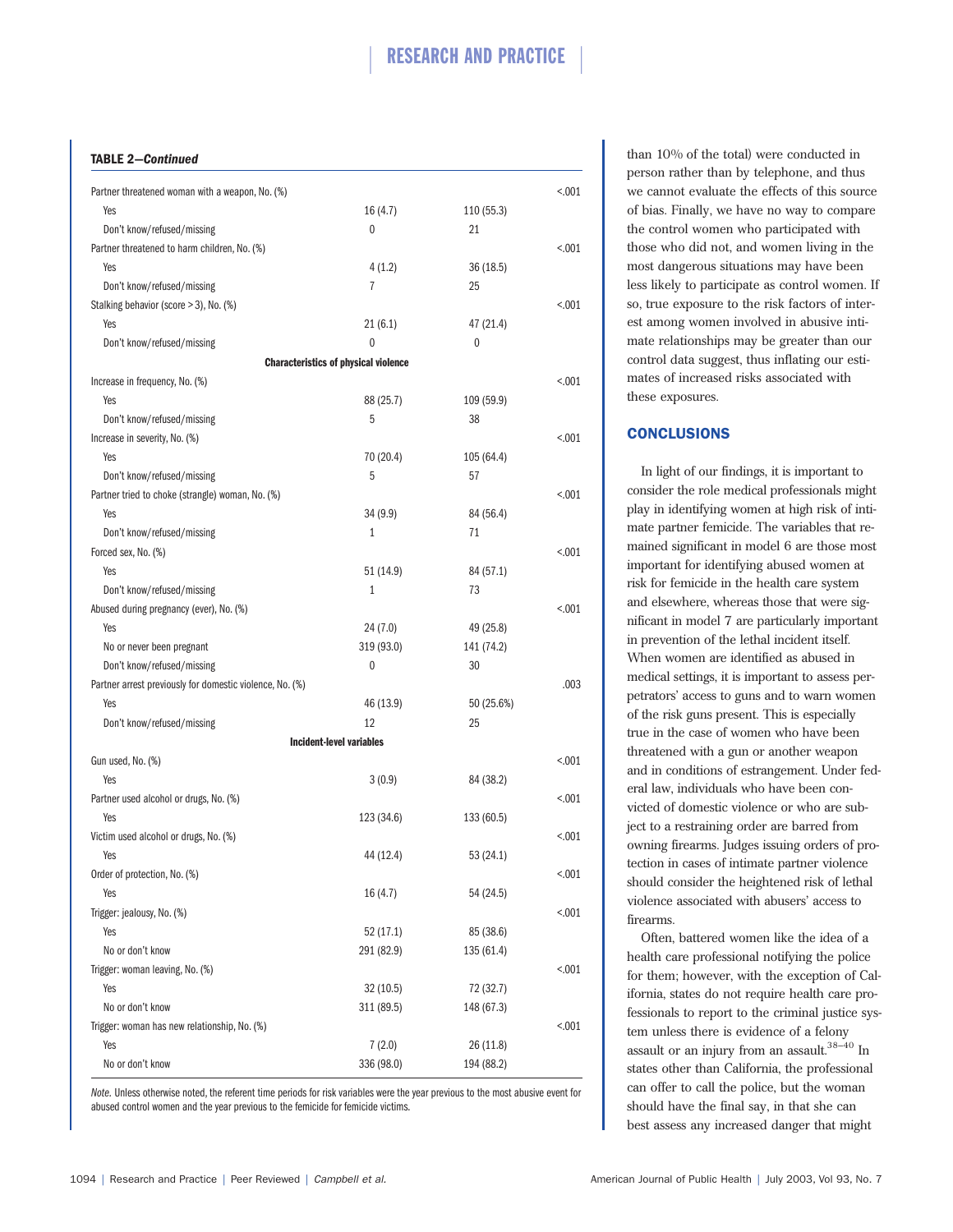### **TABLE 3—Hypothesized Risk Factors for Intimate Partner Femicide Among Women Involved in a Physically Abusive Intimate Relationship Within the Past 2 Years: Adjusted Odds Ratios**

|                                                            | Model 1   | Model 2   | Model 3   | Model 4   | Model 5   | Model 6   | Model 7   |
|------------------------------------------------------------|-----------|-----------|-----------|-----------|-----------|-----------|-----------|
| Abuser age                                                 | $1.10***$ | $1.08***$ | <b>NS</b> |           |           |           |           |
| Abuser race/ethnicity                                      | ΝS        |           |           |           |           |           |           |
| Abuser education (reference group:                         |           |           |           |           |           |           |           |
| high school graduates)                                     |           |           |           |           |           |           |           |
| Less than high school                                      | 1.40      | ΝS        |           |           |           |           |           |
| Some college                                               | 0.72      | <b>NS</b> |           |           |           |           |           |
| College                                                    | $0.31*$   | <b>NS</b> |           |           |           |           |           |
| Abuser job status (reference group:                        |           |           |           |           |           |           |           |
| employed full time)                                        |           |           |           |           |           |           |           |
| Employed part time                                         | 1.61      | <b>NS</b> | <b>NS</b> | <b>NS</b> | ΝS        | <b>NS</b> | <b>NS</b> |
| Unemployed, seeking job                                    | 1.34      | ΝS        | <b>NS</b> | <b>NS</b> | ΝS        | <b>NS</b> | <b>NS</b> |
| Unemployed, not seeking job                                | $5.09***$ | $6.27***$ | 4.00***   | $3.24***$ | 4.28***   | 4.42***   | $4.35*$   |
| Victim age                                                 | ΝS        |           |           |           |           |           |           |
| Victim race/ethnicity                                      | ΝS        |           |           |           |           |           |           |
| Victim education (reference group:                         |           |           |           |           |           |           |           |
| high school graduates)                                     |           |           |           |           |           |           |           |
| Less than high school                                      | 1.61      | <b>NS</b> | ΝS        | ΝS        |           |           |           |
| Some college                                               | 0.87      | <b>NS</b> | ΝS        | <b>NS</b> |           |           |           |
| College                                                    | $0.31**$  | $0.15*$   | $0.28*$   | <b>NS</b> |           |           |           |
| Victim job status (reference group:<br>employed full time) |           |           |           |           |           |           |           |
| Employed part time                                         | 0.95      | <b>NS</b> | <b>NS</b> |           |           |           |           |
| Unemployed, seeking job                                    | $0.13***$ | $0.25*$   | <b>NS</b> |           |           |           |           |
| Unemployed, not seeking job                                | 0.99      | NS        | ΝS        |           |           |           |           |
| General risk factors for homicide                          |           |           |           |           |           |           |           |
| Abuser problem drinker                                     |           | ΝS        |           |           |           |           |           |
| Abuser used illicit drugs                                  |           | 4.76***   | $2.19*$   | 1.88*     | <b>NS</b> | <b>NS</b> |           |
| Abuser mental health                                       |           | ΝS        |           |           |           |           |           |
| Abuser threatened suicide                                  |           | <b>NS</b> |           |           |           |           |           |
| Abuser hurt pet                                            |           | <b>NS</b> |           |           |           |           |           |
| Abuser access to gun                                       |           | 7.59 ***  | $9.21***$ | 8.28 ***  | 5.44***   | 5.38***   | <b>NS</b> |
| Abuser arrest for violent crime                            |           | ΝS        |           |           |           |           |           |
| Victim problem drinker                                     |           | ΝS        |           |           |           |           |           |
| Victim used illicit drugs                                  |           | ΝS        |           |           |           |           |           |
| Victim sole access to gun                                  |           | $0.22*$   | ΝS        | ΝS        | ΝS        | ΝS        | ΝS        |
| Relationship variables                                     |           |           |           |           |           |           |           |
| Married                                                    |           |           | ΝS        |           |           |           |           |
| Divorced                                                   |           |           | <b>NS</b> |           |           |           |           |
| Time in relationship                                       |           |           | <b>NS</b> |           |           |           |           |
| Cohabitation (reference: living                            |           |           |           |           |           |           |           |
| together during entire past                                |           |           |           |           |           |           |           |
| year)                                                      |           |           |           |           |           |           |           |
| Living together less than 1 year                           |           |           | <b>NS</b> |           |           |           |           |
| Previously lived together,                                 |           |           | $3.64**$  |           |           |           |           |
| separated at time of                                       |           |           |           |           |           |           |           |
| incident                                                   |           |           |           |           |           |           |           |
| Never lived together                                       |           |           | $0.39**$  | $0.30**$  | $0.36*$   | $0.34**$  | $0.31**$  |
|                                                            |           |           |           |           |           |           | Continued |

result from the police being notified. An excellent resource for referral, shelter, and information is the National Domestic Violence Hotline (1-800-799-SAFE).

If a woman confides that she is planning to leave her abuser, it is critical to warn her not to confront him personally with her decision. Instead, she needs to leave when he is not present and leave a note or call him later. It is also clear that extremely controlling abusers are particularly dangerous under conditions of estrangement. A question such as "Does your partner try to control *all* of your daily activities?" (from the Danger Assessment $^{15}$ ) can quickly assess this extreme need for control. Health care professionals can also expeditiously assess whether the perpetrator is unemployed, whether stepchildren are present in the home, and whether the perpetrator has threatened to kill the victim. Under these conditions of extreme danger, it is incumbent on health care professionals to be extremely assertive with abused women about their risk of homicide and their need for shelter.<sup>41</sup>

### About the Authors

*Jacquelyn C. Campbell, Phyllis Sharps, and Kathryn Laughon are with the School of Nursing, Johns Hopkins University, Baltimore, Md. Daniel Webster, Jennifer Manganello, and Janet Schollenberger are with the Bloomberg School of Public Health, Johns Hopkins University. Jane Koziol-McLain is with the School of Nursing, Auckland University of Technology, Auckland, New Zealand. Carolyn Rebecca Block is with the Illinois Criminal Justice Information Authority, Chicago. Doris Campbell is with the College of Medicine, University of South Florida, Tampa. Mary Ann Curry and Nancy Glass are with the School of Nursing, Oregon Health Sciences University, Portland. Faye Gary is with the College of Nursing, University of Florida, Gainesville. Judith McFarlane is with the School of Nursing, Texas Women's University, Houston. Carolyn Sachs is with the School of Medicine, University of California Los Angeles. Yvonne Ulrich is with the School of Nursing, University of Washington, Seattle. Susan A. Wilt is with the New York City Department of Health. Xiao Xu is with Covance Inc, Washington, DC. Victoria A. Frye is with St. Luke's Medical Center, New York City.*

*Requests for reprints should be sent to Jacquelyn C. Campbell, PhD, RN, Johns Hopkins University, School of Nursing, 525 N Wolfe St, #436, Baltimore, MD 21205- 2110 (e-mail: jcampbell@son.jhmi.edu).*

*This article was accepted September 23, 2002.*

#### **Contributors**

J.C. Campbell designed the study and wrote most of the introductory and Discussion sections. D. Webster analyzed the data, wrote most of the Results section, and contributed to the Methods and Discussion sections. J. Koziol-McLain wrote the Methods section, con-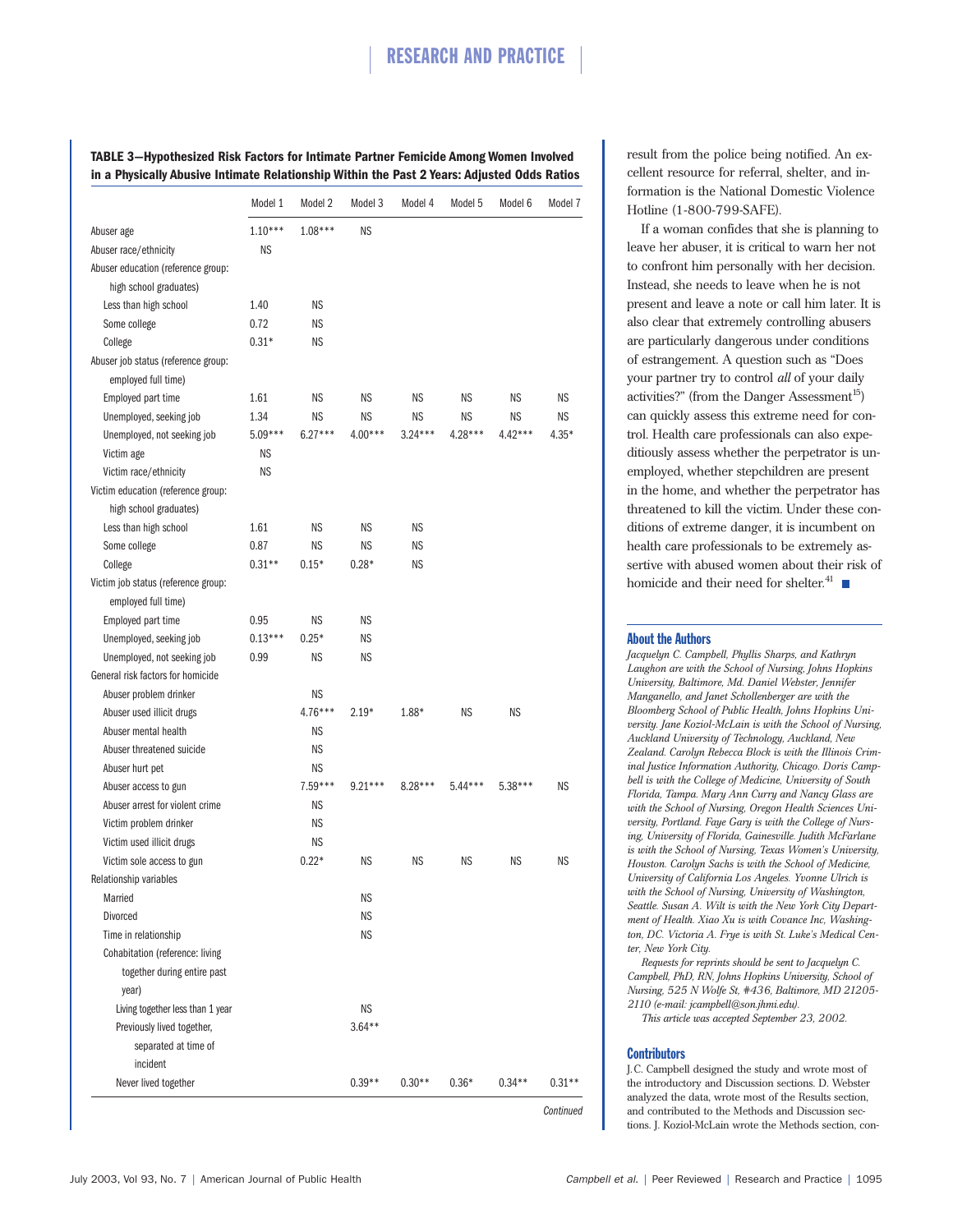### **TABLE 3—***Continued*

| Victim left or asked abuser to leave | $3.20**$  | $2.40**$  | <b>NS</b> |           |           |
|--------------------------------------|-----------|-----------|-----------|-----------|-----------|
| Victim-abuser had biological child   | <b>NS</b> |           |           |           |           |
| Victim had child by a previous       | $2.23**$  | 1.70      | $1.94*$   | $2.44**$  | $2.35*$   |
| partner in home                      |           |           |           |           |           |
| Abuser-victim age difference         | <b>NS</b> |           |           |           |           |
| Abuser control of victim, verbal     |           |           |           |           |           |
| aggression                           |           |           |           |           |           |
| Calls names                          |           | <b>NS</b> |           |           |           |
| Not high control and separated       |           | $3.10*$   | $3.36*$   | $3.64*$   | $3.10*$   |
| after living together                |           |           |           |           |           |
| High control and not separated       |           | $2.90**$  | $2.09*$   | $2.08*$   | $2.40*$   |
| after living together                |           |           |           |           |           |
| High control and separated after     |           | 8.98 ***  | $4.07*$   | $5.52**$  | $3.43*$   |
| living together                      |           |           |           |           |           |
| Abuser threats and stalking          |           |           |           |           |           |
| Threatened to harm children          |           |           | <b>NS</b> |           |           |
| Threatened to harm family            |           |           | <b>NS</b> |           |           |
| Threatened victim with weapon        |           |           | 4.08***   | $3.38***$ | $4.41*$   |
| Threatened to kill victim            |           |           | $2.60**$  | $3.22**$  | <b>NS</b> |
| <b>Stalking</b>                      |           |           | <b>NS</b> |           |           |
| Physical abuse before worst incident |           |           |           |           |           |
| Abuse increasing in frequency        |           |           |           | <b>NS</b> |           |
| and severity                         |           |           |           |           |           |
| Choked (strangled)                   |           |           |           | <b>NS</b> |           |
| Forced sex                           |           |           |           | 1.87      | <b>NS</b> |
| Abused when pregnant                 |           |           |           | <b>NS</b> |           |
| Previous arrest for domestic         |           |           |           | $0.34**$  | $0.31*$   |
| violence                             |           |           |           |           |           |
| Incident-level risk factors          |           |           |           |           |           |
| Abuser used alcohol or drugs         |           |           |           |           | <b>NS</b> |
| Victim used alcohol or drugs         |           |           |           |           | ΝS        |
| Abuser used gun                      |           |           |           |           | 41.38**   |
| Trigger: jealousy/victim left for    |           |           |           |           | $4.91***$ |
| other relationship                   |           |           |           |           |           |
| Trigger: victim left abuser for      |           |           |           |           | $4.04***$ |
| other reasons                        |           |           |           |           |           |

\**P* < .05; \*\**P* < .01; \*\*\**P* < .001.

tributed to the Results section, and prepared the tables. J. Manganello contributed to the data analysis and Results sections. All other authors collected data, contributed to the introductory and Discussion sections, and reviewed the article.

### **Acknowledgments**

This research was supported by joint funding from the National Institute on Alcohol Abuse and Alcoholism, the National Institute on Drug Abuse, the National Institute of Mental Health, the National Institutes on Aging, the Centers for Disease Control and Prevention, and the National Institute of Justice (grant R01 # DA/ AA11156).

We would like to thank our advocacy, criminal justice, and medical examiner collaborators at each of the sites, along with the women and family members who told their stories. We also thank Arthur Kellerman, MD, for his wise consultation and original ideas. Finally, we thank the staff of the Data Stat Survey Research Firm and Jo Ellen Stinchcomb, Nadiyah Johnson, and the many other assistants and students for all of their work.

#### Human Participant Protection

Institutional review board approval was obtained from each study site. Informed consent was obtained by telephone from all participants who were interviewed.

### **References**

1. Greenfield LA, Rand MR, Craven D, et al. *Violence by Intimates: Analysis of Data on Crimes by Current or Former Spouses, Boyfriends, and Girlfriends.* Washington, DC: US Dept of Justice; 1998.

2. Mercy JA, Saltzman LE. Fatal violence among spouses in the United States: 1976–85. *Am J Public Health.* 1989;79:595–599.

3. Bailey JE, Kellermann AL, Somes GW, Banton JG, Rivara FP, Rushforth NP. Risk factors for violent death of women in the home. *Arch Intern Med.* 1997;157: 777–782.

4. Bachman R, Saltzman LE. *Violence Against Women: Estimates From the Redesigned Survey.* Washington, DC: Bureau of Justice Statistics; 1995.

5. Browne A, Williams KR, Dutton DC. Homicide between intimate partners. In: Smith MD, Zah M, eds. *Homicide: A Sourcebook of Social Research*. Thousand Oaks:Sage,1998:149–164.

6. Langford L, Isaac NE, Kabat S. Homicides related to intimate partner violence in Massachusetts. *Homicide Stud.* 1998;2:353–377.

7. Moracco KE, Runyan CW, Butts J. Femicide in North Carolina. *Homicide Stud.* 1998;2:422–446.

8. Frye V, Wilt S, Schomburg D. Female homicide in New York City, 1990–1997. Available at: http://www. nyc.gov/html/doh/pdf/ip/female97.pdf. Accessed August 18, 2002.

9. National Institute of Justice. *A Study of Homicide in Eight US Cities: An NIJ Intramural Research Project.* Washington, DC: US Dept of Justice; 1997.

10. Wilt SA, Illman SM, Brodyfield M. *Female Homicide Victims in New York City.* New York, NY: New York City Dept of Health; 1995.

11. Campbell JC. "If I can't have you, no one can": power and control in homicide of female partners. In: Radford J, Russell DEH, eds. *Femicide: The Politics of Woman Killing.* New York, NY: Twayne; 1992:99–113.

12. McFarlane J, Campbell JC, Wilt S, Sachs C, Ulrich Y, Xu X. Stalking and intimate partner femicide. *Homicide Stud.* 1999;3:300–316.

13. Pataki G. *Intimate Partner Homicides in New York State.* Albany, NY: New York State Governor's Office; 1997.

14. Straus MA, Gelles RJ. *Physical Violence in American Families: Risk Factors and Adaptations to Family Violence in 8,145 Families.* New Brunswick, NJ: Transaction Publishers; 1990.

15. Johnson H, Sacco VF. Researching violence against women: Statistics Canada's national survey. *Can J Criminology.* 1995;37:281–304.

16. Campbell JC. Prediction of homicide of and by battered women. In: Campbell JC, ed. *Assessing the Risk of Dangerousness: Potential for Further Violence of Sexual Offenders, Batterers, and Child Abusers.* Newbury Park, Calif: Sage Publications; 1995:93–113.

17. Campbell JC, Sharps P, Glass NE. Risk assessment for intimate partner violence. In: Pinard GF, Pagani L, eds. *Clinical Assessment of Dangerousness: Empirical Contributions.* New York, NY: Cambridge University Press; 2000:136–157.

18. Hosmer DW, Lemeshow S. A goodness-of-fit test